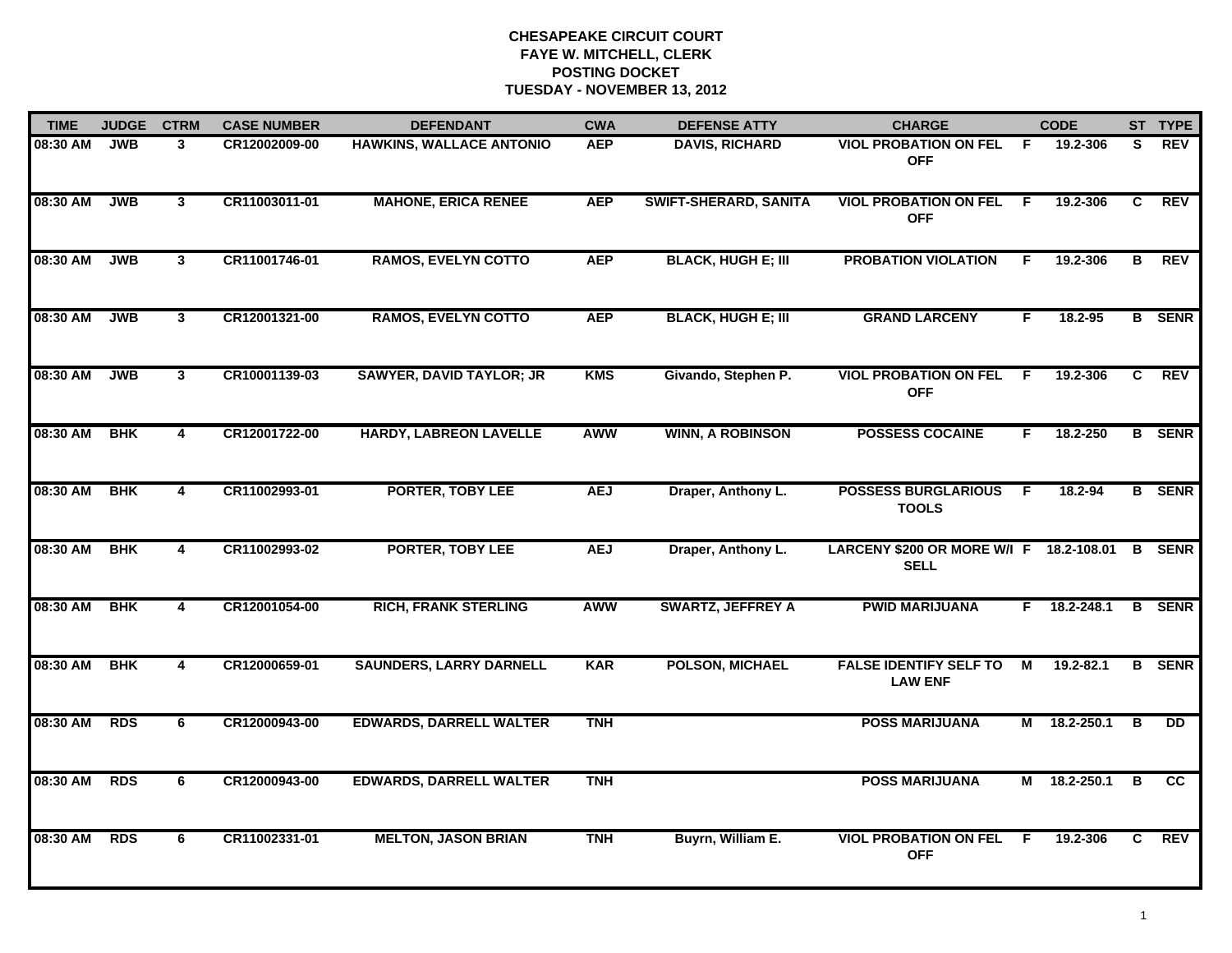| <b>TIME</b> | <b>JUDGE</b> | <b>CTRM</b>    | <b>CASE NUMBER</b> | <b>DEFENDANT</b>                | <b>CWA</b> | <b>DEFENSE ATTY</b>     | <b>CHARGE</b>                                       |    | <b>CODE</b>  |    | ST TYPE         |
|-------------|--------------|----------------|--------------------|---------------------------------|------------|-------------------------|-----------------------------------------------------|----|--------------|----|-----------------|
| 08:30 AM    | <b>RDS</b>   | 6.             | CR12000445-00      | PICKETT, MICHAEL WHITNEY        | <b>TNH</b> |                         | <b>POSS MARIJUANA</b>                               |    | M 18.2-250.1 | S. | DD.             |
| 08:30 AM    | <b>RDS</b>   | 6              | CR12000445-00      | PICKETT, MICHAEL WHITNEY        | <b>TNH</b> |                         | <b>POSS MARIJUANA</b>                               | M  | 18.2-250.1   | S. | $\overline{cc}$ |
| 08:30 AM    | <b>RDS</b>   | 6              | CR11001280-01      | <b>WOMACK, JERMAINE ANTHONY</b> | <b>TNH</b> | Spencer, Jo Anne        | <b>VIOL PROBATION ON FEL</b><br><b>OFF</b>          | F. | 19.2-306     | C  | REV             |
| 09:30 AM    | <b>JWB</b>   | $\overline{2}$ | CR12002386-00      | <b>ANDREWS, MARK A</b>          | <b>SMK</b> | <b>JONES, DAVID</b>     | <b>PETIT LARCENY</b>                                | М  | 18.2-96      | B  | <b>TBS</b>      |
| 09:30 AM    | <b>JWB</b>   | $\mathbf{2}$   | CR12002171-01      | <b>BOONE, CHRISTOPHER DACEE</b> | <b>AHM</b> | <b>TITTER, JENNIFER</b> | LARCENY: 3RD+<br><b>CONVICTION</b>                  | F. | 18.2-104     | C. | <b>TBS</b>      |
| 09:30 AM    | <b>JWB</b>   | $\mathbf{2}$   | CR12002171-00      | <b>BOONE, CHRISTOPHER DACEY</b> | <b>AHM</b> | <b>TITTER, JENNIFER</b> | <b>GRND LARCENY: &gt;=\$200</b><br><b>NOT PERSN</b> | F. | 18.2-95      | C  | <b>TBS</b>      |
| 09:30 AM    | <b>JWB</b>   | $\overline{2}$ | CR12002859-00      | <b>FALTZ, FREDERICK LAMONT</b>  | <b>AEJ</b> | <b>SMITH, HERMAN C</b>  | <b>POSS ECSTASY</b>                                 | F. | 18.2-250     |    | <b>B</b> ADAT   |
| 09:30 AM    | <b>JWB</b>   | $\overline{2}$ | CR12002860-00      | <b>FALTZ, KEESHAWNA</b>         | <b>AEJ</b> |                         | <b>BREAK AND ENTER</b>                              | F. | 18.2-91      |    | <b>B</b> ADAT   |
| 09:30 AM    | <b>JWB</b>   | $\overline{2}$ | CR12002860-01      | <b>FALTZ, KEESHAWNA</b>         | <b>AEJ</b> | <b>WOODS, MICHAEL J</b> | <b>ASSAULT AND BATTER</b>                           | М  | 18.2-57      |    | <b>B</b> ADAT   |
| 09:30 AM    | <b>JWB</b>   | $\mathbf{2}$   | CR12002713-00      | FLYNN, BRITTNEE N               | CRG        |                         | <b>DUI 1ST (ACC)</b>                                |    | M A.18.2-266 |    | <b>B</b> ADAT   |
| 09:30 AM    | <b>JWB</b>   | $\overline{2}$ | CR12002844-00      | <b>MARKOPOULOS, CHRISTOS</b>    | <b>CPO</b> | <b>ANDREWS, MARK A</b>  | <b>ELUDE POLICE</b>                                 | F. | 46.2-817B    |    | <b>B</b> ADAT   |
| 09:30 AM    | <b>JWB</b>   | $\overline{2}$ | CR12002844-01      | <b>MARKOPOULOS, CHRISTOS</b>    | <b>CPO</b> | <b>ANDREWS, MARK A</b>  | <b>RECKLESS DRIVING</b>                             |    | M A.46.2-852 |    | <b>B</b> ADAT   |
| 09:30 AM    | <b>JWB</b>   | $\overline{2}$ | CR12002844-02      | <b>MARKOPOULOS, CHRISTOS</b>    | <b>CPO</b> | <b>ANDREWS, MARK A</b>  | NO O/L                                              | М  | 46.2-300     |    | S ADAT          |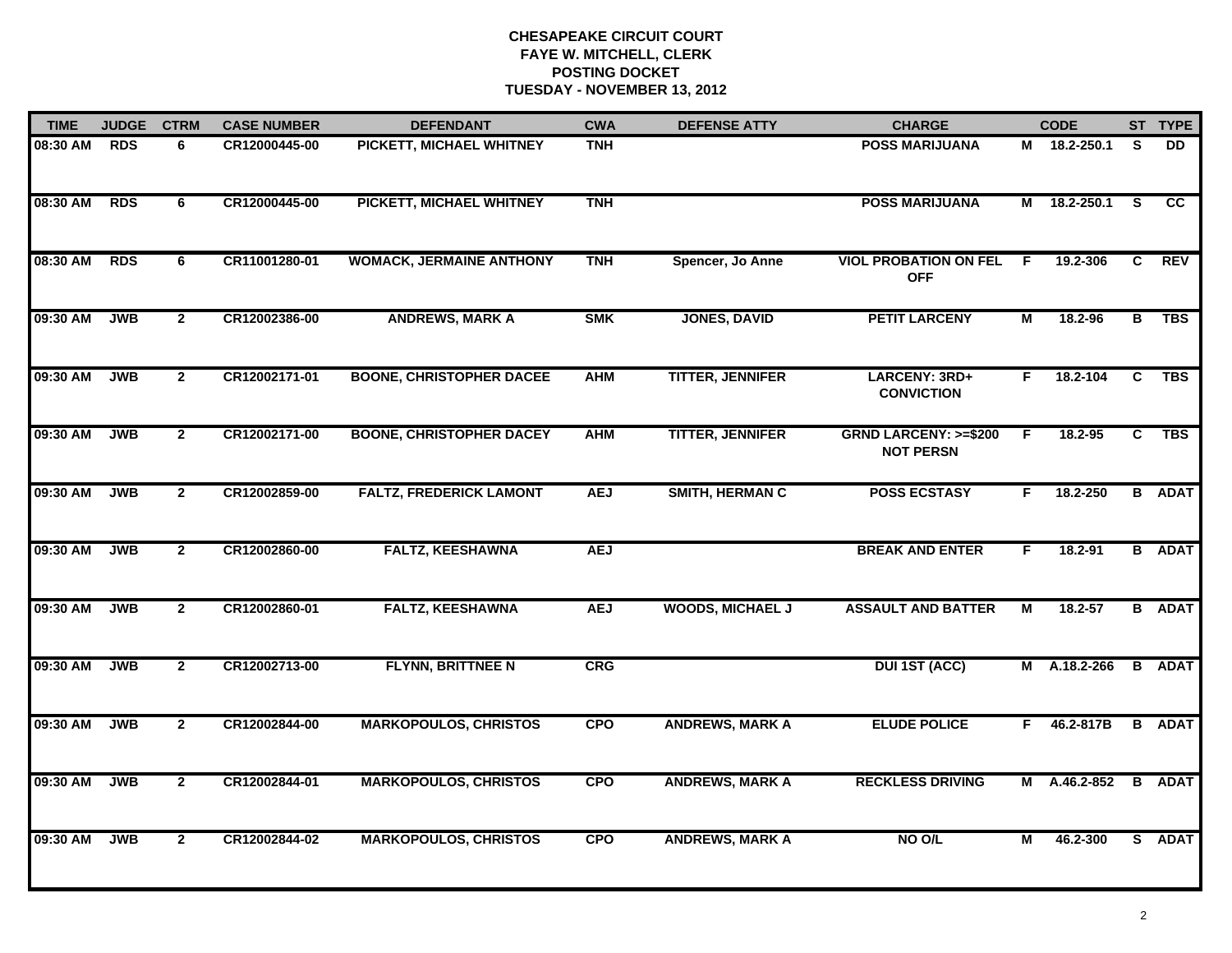| <b>TIME</b>  | <b>JUDGE</b> | <b>CTRM</b>    | <b>CASE NUMBER</b> | <b>DEFENDANT</b>              | <b>CWA</b> | <b>DEFENSE ATTY</b>         | <b>CHARGE</b>                                   |           | <b>CODE</b> |    | ST TYPE       |
|--------------|--------------|----------------|--------------------|-------------------------------|------------|-----------------------------|-------------------------------------------------|-----------|-------------|----|---------------|
| 09:30 AM     | <b>JWB</b>   | $\overline{2}$ | CR12002844-03      | <b>MARKOPOULOS, CHRISTOS</b>  | <b>CPO</b> | <b>ANDREWS, MARK A</b>      | SP BUSINESS/RESIDENT. (10-1<br>14)              |           | F.46.2-874  | S. | <b>ADAT</b>   |
| 10:00 AM FHC |              | $\mathbf{1}$   | CR12002081-00      | <b>ZIMMERMAN, BRIAN KEITH</b> | <b>MLK</b> | <b>BYRUM, ROBERT</b>        | <b>ATTEMPT MALICIOUS</b><br><b>INJURY</b>       | F.        | 18.2-51     |    | <b>B</b> TRYL |
| 10:00 AM     | FHC          | $\mathbf 1$    | CR12002081-01      | <b>ZIMMERMAN, BRIAN KEITH</b> | <b>MLK</b> | <b>BYRUM, ROBERT</b>        | <b>ABDUCTION BY FORCE</b>                       | F         | 18.2-47     |    | <b>B</b> TRYL |
| 10:00 AM     | FHC          | 1              | CR12002081-02      | <b>ZIMMERMAN, BRIAN KEITH</b> | <b>MLK</b> | <b>BYRUM, ROBERT</b>        | <b>BREAK AND ENTER</b>                          | F.        | 18.2-89     |    | <b>B</b> TRYL |
| 10:00 AM     | <b>FHC</b>   | 1              | CR12002081-03      | <b>ZIMMERMAN, BRIAN KEITH</b> | <b>MLK</b> |                             | <b>ATTEMPT MURDER: 1ST</b><br><b>DEGREE</b>     | F.        | $18.2 - 32$ |    | <b>B</b> TRYL |
| 10:00 AM     | <b>JWB</b>   | 3              | CR11000849-00      | <b>BELL, BENJAMIN LEE; JR</b> | <b>AEJ</b> | <b>KARLE, KIMBERLY</b>      | <b>DRIVING WHILE H.O. (DUI)</b>                 | F.        | B.46.2-357  | в  | <b>SUP</b>    |
| 10:00 AM     | <b>JWB</b>   | $3^{\circ}$    | CR12002358-00      | <b>BETHEA, ADRIENNE</b>       | <b>CPO</b> | Taylor, Matthew T.; Sr.     | POSSESS SCHIOR II CONT F<br><b>SUB</b>          |           | 18.2-250    |    | C TRYL        |
| 10:00 AM     | <b>JWB</b>   | $\mathbf{3}$   | CR11002263-00      | <b>BRYANT, JEREMIAH ERIC</b>  | <b>CPO</b> | <b>PASS, STEPHANIE P</b>    | <b>VIOLENT FELON POSSESS</b><br><b>STUN GUN</b> | $\hat{F}$ | 18.2-308.2  |    | <b>B</b> TRYL |
| 10:00 AM     | <b>JWB</b>   | $\mathbf{3}$   | CR11002263-01      | <b>BRYANT, JEREMIAH ERIC</b>  | <b>CPO</b> | <b>PASS, STEPHANIE P</b>    | <b>MANUF/ETC CONT SUB-</b><br><b>HEROIN</b>     | F.        | 18.2-248    |    | <b>B</b> TRYL |
| 10:00 AM     | <b>JWB</b>   | 3 <sup>1</sup> | CR12002418-00      | <b>CHARLES, YVONIE DECOR</b>  | <b>ASA</b> | Winn, A. Robinson           | <b>GRAND LARCENY</b>                            | F.        | 18.2-95     |    | C TRYL        |
| 10:00 AM     | <b>JWB</b>   | 3              | CR12002418-01      | <b>CHARLES, YVONIE DECOR</b>  | <b>ASA</b> | Winn, A. Robinson           | <b>MISD LARCENY 3RD+</b><br><b>OFFENSE</b>      | F.        | 18.2-96     |    | <b>B</b> TRYL |
| 10:00 AM     | <b>JWB</b>   | 3 <sup>1</sup> | CR12002220-00      | <b>CONLEY, DANE RICHARD</b>   | <b>AEJ</b> | <b>CRONIN, ERIC</b>         | <b>POSS COCAINE</b>                             | F         | 18.2-250    |    | <b>B</b> TRYL |
| 10:00 AM     | <b>JWB</b>   | $\overline{3}$ | CR10002942-01      | <b>GRIMES, DONELL</b>         |            | <b>WOODS, MICHAEL J; JR</b> | <b>BRANDISHING FIREARM</b>                      | М         | 18.2-282    | в  | cc            |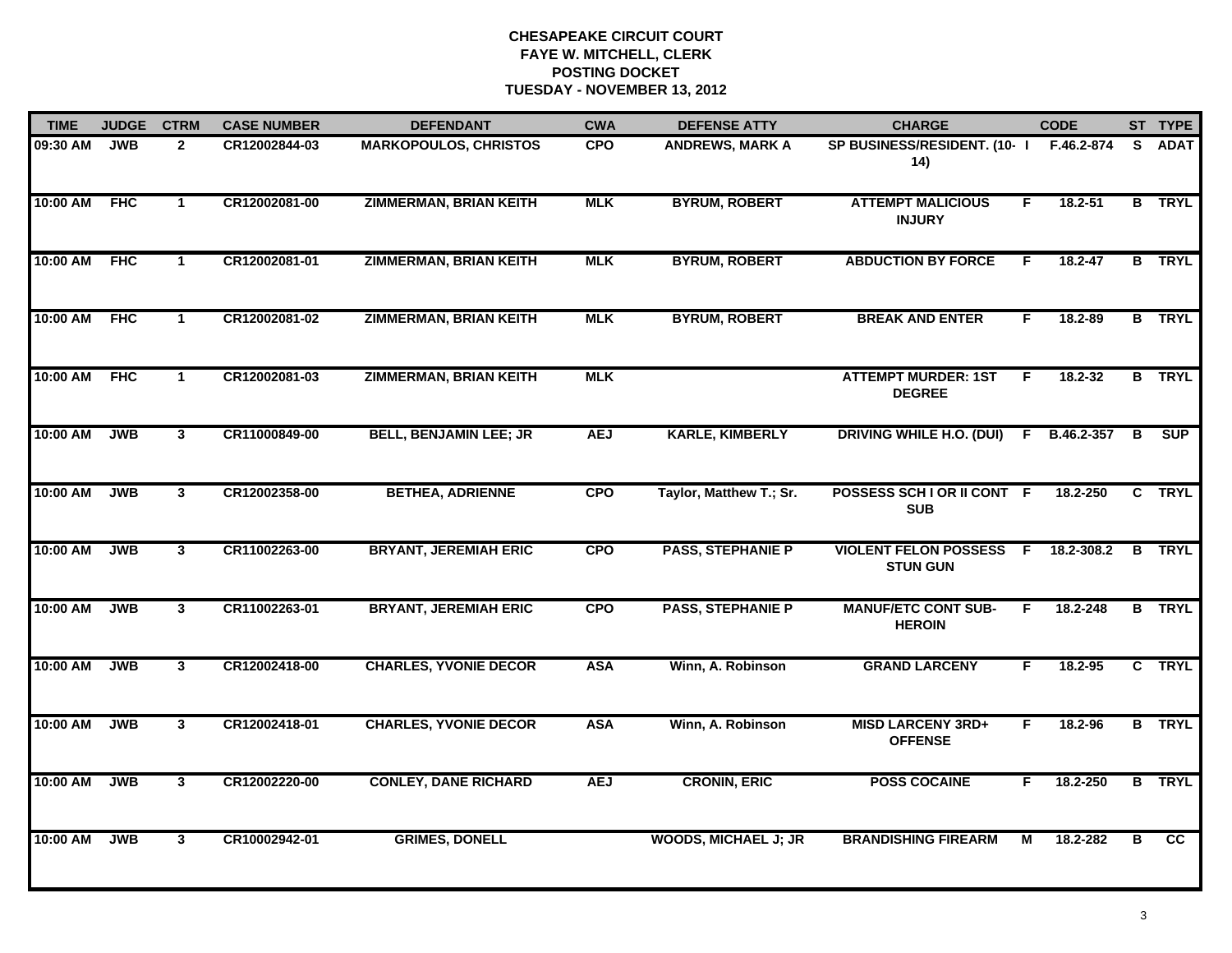| <b>TIME</b> | <b>JUDGE</b> | <b>CTRM</b>    | <b>CASE NUMBER</b> | <b>DEFENDANT</b>             | <b>CWA</b> | <b>DEFENSE ATTY</b>     | <b>CHARGE</b>                                |                | <b>CODE</b>     |   | ST TYPE       |
|-------------|--------------|----------------|--------------------|------------------------------|------------|-------------------------|----------------------------------------------|----------------|-----------------|---|---------------|
| 10:00 AM    | <b>JWB</b>   | 3              | CR12002758-00      | <b>JENNINGS, THOMAS E</b>    | <b>MSI</b> | Cronin, Eric T          | <b>POSS OF HEROIN</b>                        | F.             | 18.2-250        | B | <b>PLEA</b>   |
| 10:00 AM    | <b>JWB</b>   | $\mathbf{3}$   | CR12000586-00      | <b>JORDAN, DAMIEN LAMONT</b> | <b>AWW</b> | <b>POWERS, SHERRISE</b> | <b>PWID MARIJUANA</b>                        | F.             | 18.2-248.1      | B | <b>TRYL</b>   |
| 10:00 AM    | <b>JWB</b>   | $\mathbf{3}$   | CR12000586-01      | <b>JORDAN, DAMIEN LAMONT</b> | AWW        | <b>POWERS, SHERRISE</b> | <b>FTA-ADATS</b>                             | М              | 18.2-456        | в | <b>CAP</b>    |
| 10:00 AM    | <b>JWB</b>   | $\mathbf{3}$   | CR12001284-00      | LITTLE, JEDEDIAH WILLIAM     | <b>CPO</b> | <b>BUYRN, WILLIAM E</b> | <b>GRAND LARCENY</b>                         | F.             | 18.2-95         | в | C             |
| 10:00 AM    | <b>JWB</b>   | 3 <sup>1</sup> | CR12001284-01      | LITTLE, JEDEDIAH WILLIAM     | <b>CPO</b> | <b>BUYRN, WILLIAM E</b> | <b>STATUTORY BURGLARY</b>                    | F              | $18.2 - 91$     | в | C.            |
| 10:00 AM    | <b>JWB</b>   | $\mathbf{3}$   | CR12001284-02      | LITTLE, JEDEDIAH WILLIAM     | <b>CPO</b> | <b>BUYRN, WILLIAM E</b> | <b>LARCENY W/INTENT TO</b><br><b>SELL</b>    |                | F 18.2-108.01 B |   | C.            |
| 10:00 AM    | <b>JWB</b>   | $\mathbf{3}$   | CR12001284-03      | LITTLE, JEDEDIAH WILLIAM     | <b>CPO</b> | <b>BUYRN, WILLIAM E</b> | <b>LARCENY W/INTENT TO</b><br><b>SELL</b>    |                | F 18.2-108.01 B |   | C.            |
| 10:00 AM    | <b>JWB</b>   | $\mathbf{3}$   | CR12001284-04      | LITTLE, JEDEDIAH WILLIAM     | <b>CPO</b> | <b>BUYRN, WILLIAM E</b> | <b>GRAND LARCENY</b>                         | F              | 18.2-95         | в | C.            |
| 10:00 AM    | <b>JWB</b>   | 3              | CR12002257-00      | <b>MCNEELY, CAMPER KYLE</b>  | AWW        | <b>JONES, DAVID</b>     | <b>POSS OF HEROIN</b>                        | F              | 18.2-250        | B | <b>TRYL</b>   |
| 10:00 AM    | <b>JWB</b>   | 3 <sup>1</sup> | CR12000962-00      | <b>OWENS, RICHARD LEROY</b>  | <b>ASA</b> | <b>BYRUM, ERICA</b>     | <b>STATUTORY BURGLARY</b>                    | F              | $18.2 - 91$     |   | C TRYL        |
| 10:00 AM    | <b>JWB</b>   | $\mathbf{3}$   | CR12000962-01      | <b>OWENS, RICHARD LEROY</b>  | <b>ASA</b> | <b>BYRUM, ERICA</b>     | <b>DAMAGE PROPERTY</b>                       | М              | 18.2-137        |   | C TRYL        |
| 10:00 AM    | <b>JWB</b>   | $\mathbf{3}$   | CR12000962-02      | <b>OWENS, RICHARD LEROY</b>  | <b>ASA</b> |                         | <b>DISOBEY JUDGEMENT;</b><br><b>CONTEMPT</b> | $\overline{M}$ | 18.2-456        |   | C TRYL        |
| 10:00 AM    | <b>JWB</b>   | $\mathbf{3}$   | CR12002516-00      | PFLEGER, KEITH ERNEST; JR    | <b>MSI</b> | Taylor, Matthew T.; Sr. | <b>POSS HEROIN</b>                           | F              | 18.2-250        |   | <b>B</b> PLEA |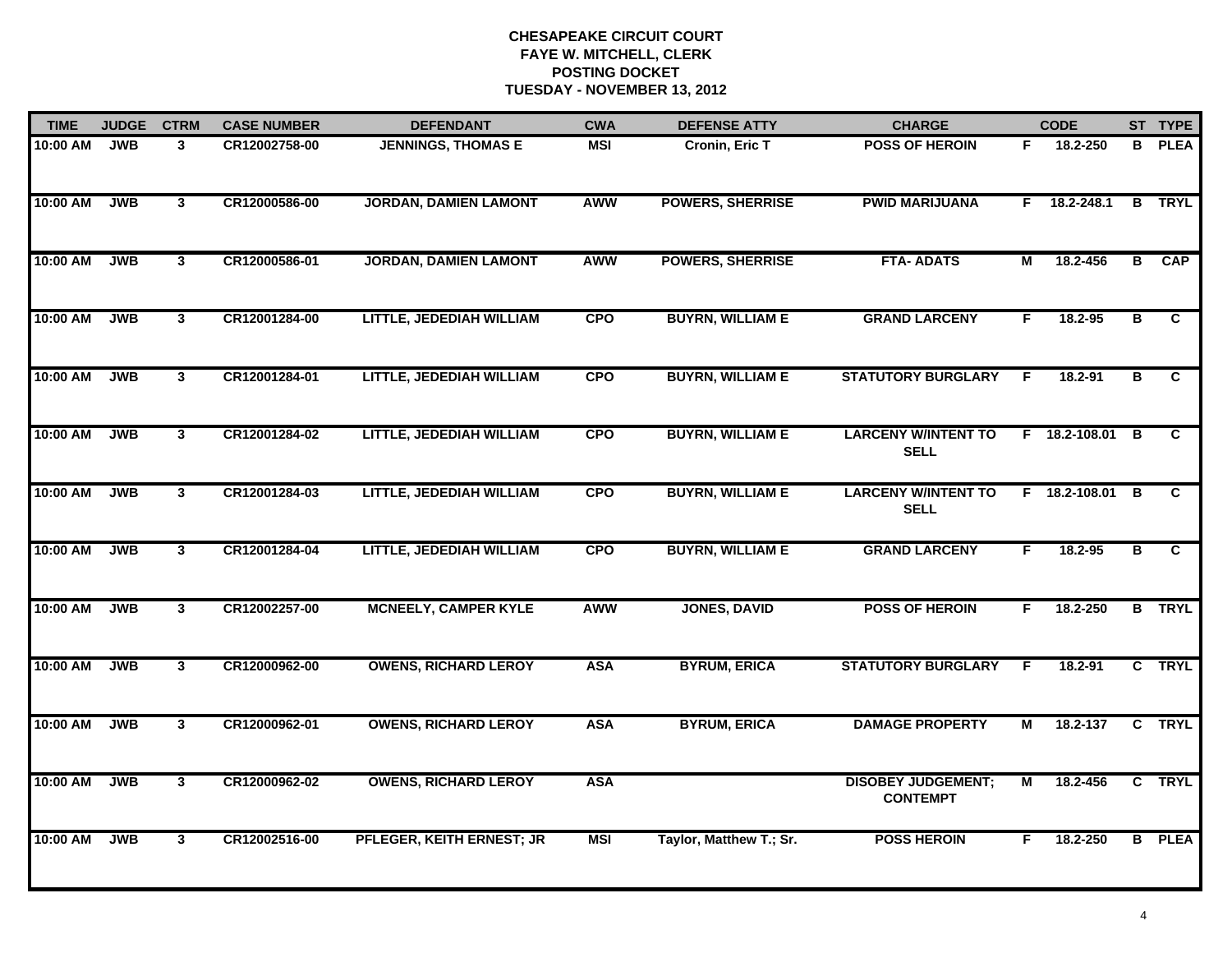| <b>TIME</b> | <b>JUDGE</b> | <b>CTRM</b>    | <b>CASE NUMBER</b> | <b>DEFENDANT</b>                    | <b>CWA</b> | <b>DEFENSE ATTY</b>       | <b>CHARGE</b>                                |    | <b>CODE</b>    |              | ST TYPE       |
|-------------|--------------|----------------|--------------------|-------------------------------------|------------|---------------------------|----------------------------------------------|----|----------------|--------------|---------------|
| 10:00 AM    | <b>JWB</b>   | 3              | CR12002516-01      | PFLEGER, KEITH ERNEST; JR           | <b>MSI</b> |                           | <b>DISOBEY JUDGEMENT:</b><br><b>CONTEMPT</b> | м  | 18.2-456       |              | <b>SC</b>     |
| $10:00$ AM  | <b>JWB</b>   | $\mathbf{3}$   | CR12002163-00      | <b>PRICE, DATANIO A</b>             | <b>CPO</b> | <b>PASS, STEPHANIE</b>    | <b>ELUDE POLICE</b>                          | F. | 46.2-817B      | $\mathbf{C}$ | <b>PLEA</b>   |
| 10:00 AM    | <b>JWB</b>   | $\mathbf{3}$   | CR12002368-00      | <b>PRICE, DATANIO ANTWONE; SR</b>   | <b>CPO</b> | <b>PASS, STEPHANIE P</b>  | PWID SCH I OR II CONT SUB F                  |    | 18.2-248       |              | <b>B</b> PLEA |
| 10:00 AM    | <b>JWB</b>   | 3              | CR12002368-01      | PRICE, DATANIO ANTWONE; SR          | <b>CPO</b> | <b>PASS, STEPHANIE P</b>  | PWID SCH I OR II CONT SUB F                  |    | 18.2-248       |              | <b>B</b> PLEA |
| 10:00 AM    | <b>JWB</b>   | 3 <sup>1</sup> | CR12000916-00      | <b>STURDIVANT, THOMAS L AMONT</b>   | <b>TNH</b> | <b>BLACK, HUGH E</b>      | <b>POSS FORGED BANK NOTES F</b>              |    | 18.2-173       |              | <b>B</b> TRYL |
| 10:00 AM    | <b>JWB</b>   | $\mathbf{3}$   | CR12000916-01      | <b>STURDIVANT, THOMAS LAMONT</b>    | <b>TNH</b> | <b>BLACK, HUGH E</b>      | <b>HABITUAL OFFENDER</b>                     |    | $F$ B.46.2-357 |              | <b>B</b> TRYL |
| 10:00 AM    | <b>JWB</b>   | $\mathbf{3}$   | CR12002370-00      | <b>SUTTON, SHAKITA LATOI</b>        | <b>CPO</b> | Shilling, Andrew T.       | <b>GRAND LARCENY</b>                         | F  | 18.2-95        |              | <b>B</b> PLEA |
| 10:00 AM    | <b>JWB</b>   | $\mathbf{3}$   | CR12002370-01      | <b>SUTTON, SHAKITA LATOI</b>        | <b>CPO</b> | <b>SHILLING, ANDREW</b>   | <b>GRAND LARCENY</b>                         | F. | 18.2-95        |              | <b>B</b> PLEA |
| 10:00 AM    | <b>JWB</b>   | $\mathbf{3}$   | CR12002299-00      | <b>SYKES, LARRY JEROME</b>          | <b>AEJ</b> | Cronin, Eric T.           | <b>POSSESS DRUG BY INMATE F</b>              |    | 53.1-203       |              | C TRYL        |
| 10:00 AM    | <b>JWB</b>   | 3 <sup>1</sup> | CR12002114-00      | <b>TAYLOR, CHARLES F</b>            | <b>ASA</b> | <b>BLACK, HUGH E; III</b> | <b>POSSESS COCAINE</b>                       | F. | 18.2-250       |              | <b>B</b> TRYL |
| 10:00 AM    | <b>JWB</b>   | 3              | CR12002114-01      | <b>TAYLOR, CHARLES F</b>            | <b>ASA</b> | <b>BLACK, HUGH E; III</b> | <b>POSSESS HEROIN</b>                        | F. | 18.2-250       |              | <b>B</b> TRYL |
| 10:00 AM    | <b>JWB</b>   | 3              | CR12002397-00      | <b>WHITE, DEMETRIS J</b>            | <b>TNH</b> | <b>PASS, STEPHANIE P</b>  | <b>ELUDE POLICE</b>                          | F. | 46.2-817B      |              | C TRYL        |
| 10:00 AM    | <b>JWB</b>   | 3              | CR09004044-00      | <b>WIDEGREN, DANIEL CHRISTOPHER</b> | <b>AEJ</b> | <b>CRONIN, ERIC</b>       | <b>POSSESS HEROIN</b>                        | F. | 18.2-250       | C            | <b>ROL</b>    |
|             |              |                |                    |                                     |            |                           |                                              |    |                |              |               |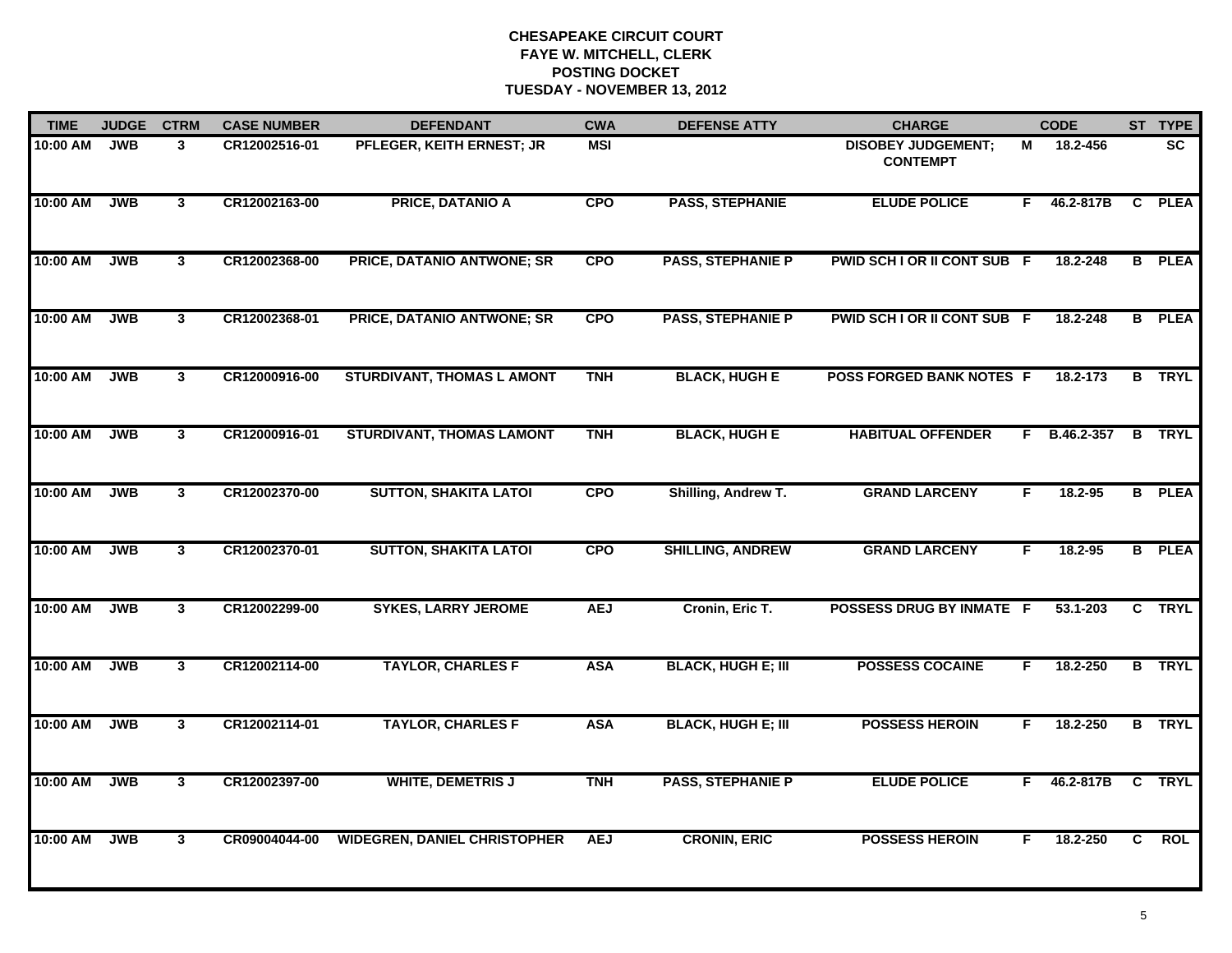| <b>TIME</b> | <b>JUDGE</b> | <b>CTRM</b> | <b>CASE NUMBER</b> | <b>DEFENDANT</b>              | <b>CWA</b> | <b>DEFENSE ATTY</b> | <b>CHARGE</b>                                 |    | <b>CODE</b> | <b>ST</b> | <b>TYPE</b> |
|-------------|--------------|-------------|--------------------|-------------------------------|------------|---------------------|-----------------------------------------------|----|-------------|-----------|-------------|
| 10:00 AM    | <b>MATA</b>  | 5.          | CR12001056-00      | <b>GUTIERREZ, ADRIAN PAUL</b> | <b>WHC</b> |                     | <b>ASSLT: ON LAW ENF/DOC</b><br><b>PERSON</b> | -F | 18.2-57     | C.        | <b>JURY</b> |
| 10:00 AM    | <b>RDS</b>   | 6           | CR12001617-00      | <b>GRAY, WILLIAM EDWARD</b>   | <b>SNS</b> | Swartz, Jeffrey A.  | <b>AGGRAVATED SEXUAL</b><br><b>BATTERY</b>    | F. | 18.2-67.3   | C.        | <b>TRYL</b> |
| 10:00 AM    | <b>RDS</b>   | 6           | CR12001617-01      | <b>GRAY, WILLIAM EDWARD</b>   | <b>SNS</b> | Swartz, Jeffrey A.  | <b>INDECENT LIBERTIES</b><br><b>W/CHILD</b>   | F. | 18.2-370.1  | в         | <b>TRYL</b> |
| 10:00 AM    | <b>RDS</b>   | 6           | CR12001617-02      | <b>GRAY, WILLIAM EDWARD</b>   | <b>SNS</b> | Swartz, Jeffrey A.  | <b>OBJECT SEX PEN: VICTIM</b><br>$<$ 13 YR    | F  | 18.2-67.2   | в         | <b>TRYL</b> |
| 10:00 AM    | <b>RDS</b>   | 6           | CR12001617-03      | <b>GRAY, WILLIAM EDWARD</b>   | <b>SNS</b> | Swartz, Jeffrey A.  | <b>FORCIBLE SODOMY</b>                        |    | 18.2-67.1   | в         | <b>TRYL</b> |